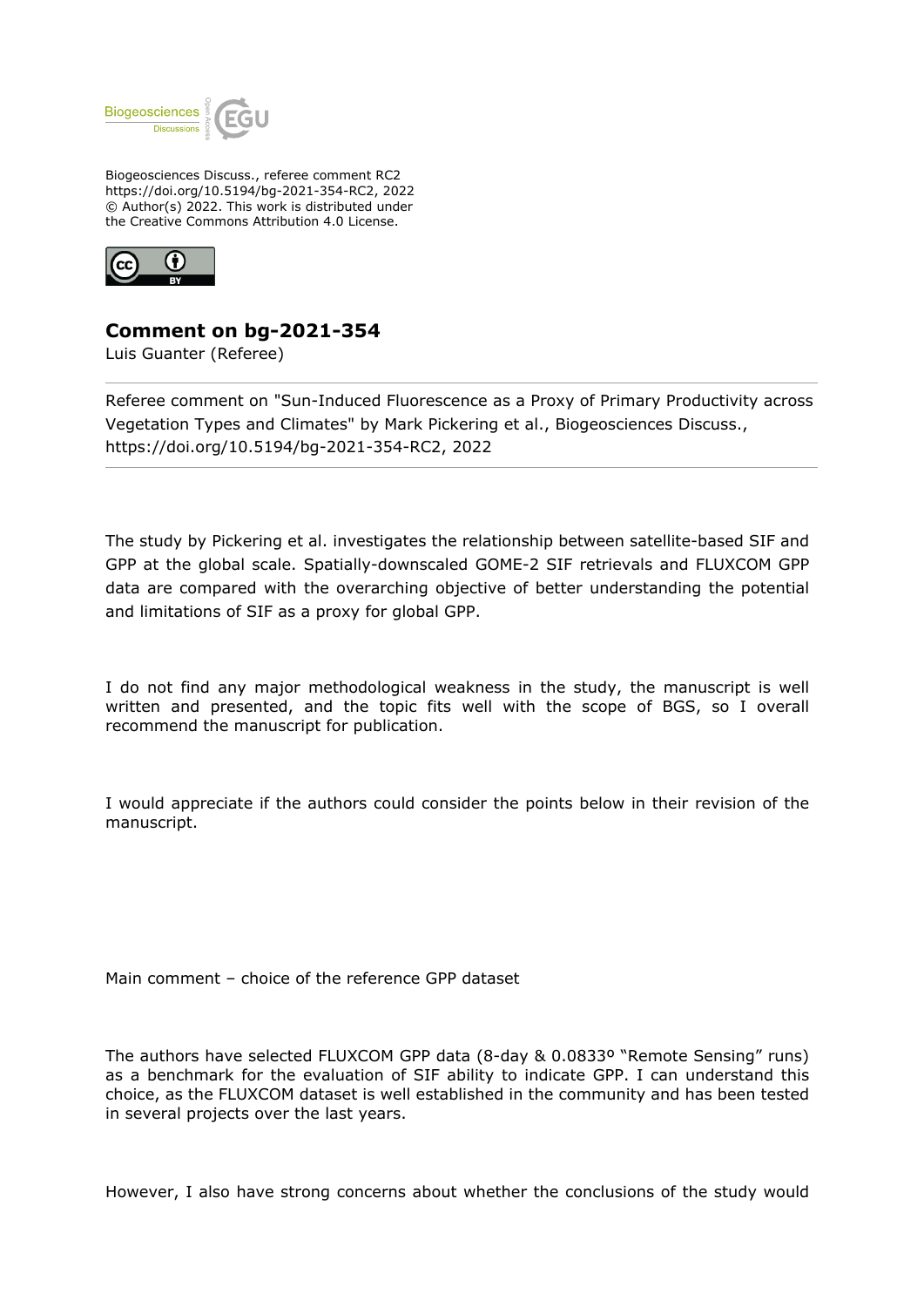hold if a different remote sensing-based global dataset, or tower-based GPP data, were taken as a reference. For example, the values and variability of the SIF:GPP slopes discussed in Section 3 would surely be different if global GPP estimates from e.g. the FLUXSAT https://daac.ornl.gov/VEGETATION/guides/FluxSat\_GPP\_FPAR.html or the VPM h ttps://data.nal.usda.gov/dataset/global-moderate-resolution-dataset-gross-primaryproduction-vegetation-2000%E2%80%932016 products had been used as a reference, even if those two GPP products are also based on remote sensing data. Also, recent papers comparing TROPOMI SIF retrievals with tower-based GPP conclude that most of the vegetation types in North America can be grouped in 2-3 statistically-independent SIF:GPP linear models (see Li & Xiao https://doi.org/10.1016/j.rse.2021.112748 and Turner et al. https://doi.org/10.5194/bg-18-6579-2021), as opposed to the 12 independent groups proposed in this study.

It would be great if the authors could provide further evidence of the robustness of their findings by comparing to additional GPP data sets, these being global remote sensingbased, tower-based, or both. For example, the global FLUXSAT GPP data set is provided at 0.05° and a daily time set, so it should not be too difficult to include it in this analysis. Showing that e.g. Table 1 roughly holds for other reference GPP data set are used would be an important proof of consistency for the study.

Other comments

- Abstract: I would shorten the description of the implemented methodology and would add 2-3 lines summarizing the main results

 $-$  L64, 2<sup>nd</sup> equation (I miss equation numbers): please, state that this equation applies to instantaneous GPP and SIF, but a temporal sampling factor should be applied to account for the different temporal sampling in GPP and SIF (daily & all-sky for GPP, instantaneous & clear-sky for SIF). Related to this, one could wonder to what extent some of the features under analysis (SIF:GPP slopes, IAV, response to environmental factors) are not driven by this temporal sampling mismatch (see https://www.sciencedirect.com/science/article/pii/S0168192321001222).

- L76 "FLEX, scheduled for launch in 2023" – I think it will be at least 2025 https://www.esa.int/Applications/Observing\_the\_Earth/FutureEO/FLEX

- L258 "Downscaled FLUXCOM SIF"  $\Box$  "Downscaled GOME-2 SIF"